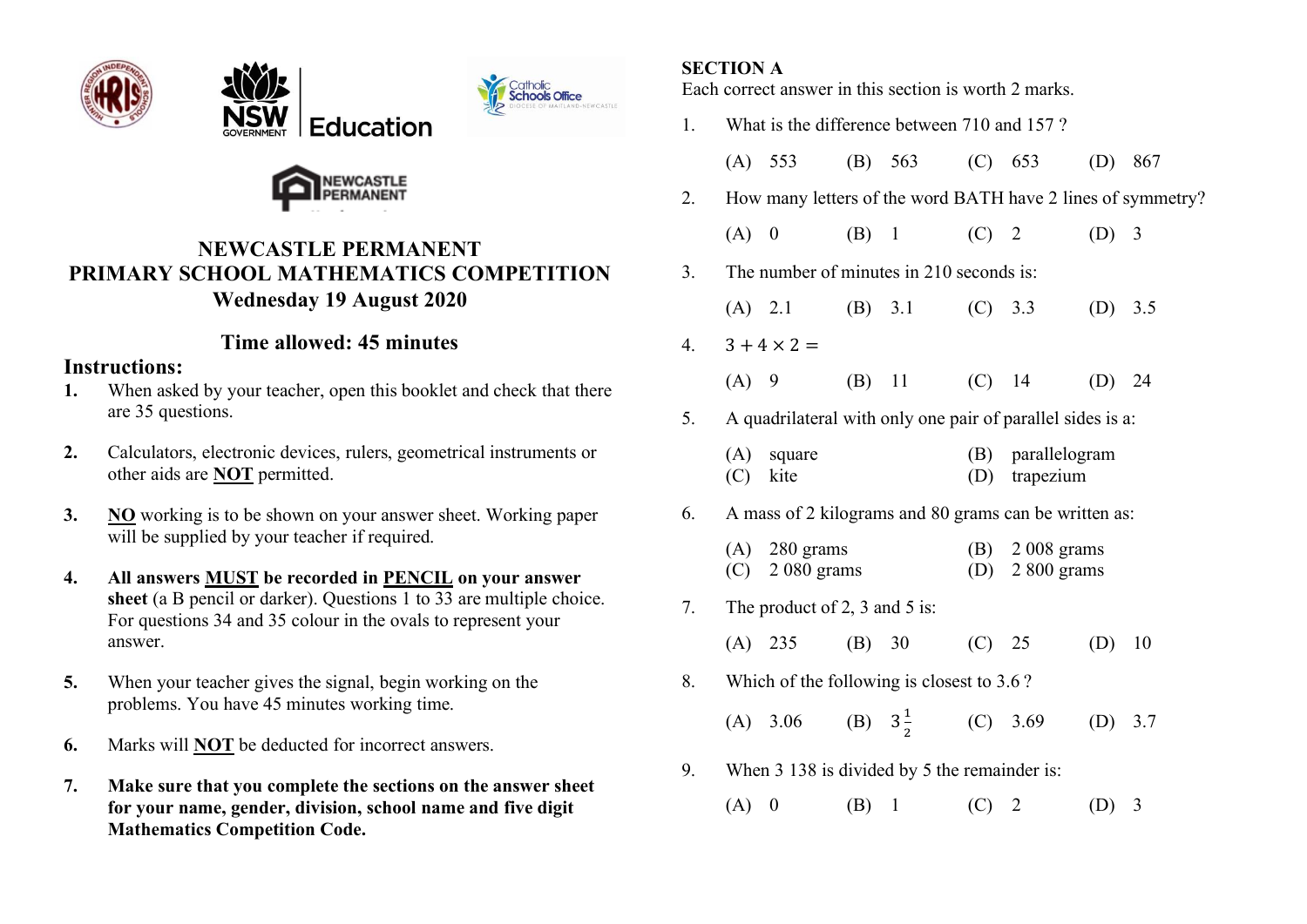- 10. A triangle has one angle of  $70^{\circ}$  and another of 15°. The triangle is:
	- (A) obtuse angled (B) acute angled
	- (C) isosceles (D) right angled



Which statement is correct?

- (A) The water tower is south-east of the bridge
- (B) The water tower is south-west of the bridge
- (C) The bridge is east of the water tower
- (D) The bridge is north-east of the water tower
- 12. How many of the first 50 positive integers are square numbers?

(A) 4 (B) 6 (C) 7 (D) 8

- 13. What is the date 10 days after Tuesday 25th June?
	- (A) Friday 5th July (B) Friday 6th July
	- (C) Thursday 4th July (D) Thursday 5th July
- 14. Which of the following solids has 4 triangular faces and 1 other face?
	- (A) triangular prism (B) triangular pyramid
	- (C) square prism (D) square pyramid

15. 50 boys and 50 girls were asked if they liked or disliked cricket, swimming and netball. The results are shown in the table below.

|                |      | <b>Boys</b> | Girls |         |  |
|----------------|------|-------------|-------|---------|--|
|                | Like | Dislike     | Like  | Dislike |  |
| cricket $(C)$  |      |             | 20    | 30      |  |
| swimming $(S)$ | 30   | 20          | 35    |         |  |
| netball $(N)$  |      |             |       |         |  |

Which of the following lists is in order of overall popularity?

(A) C, S, N (B) S, N, C (C) S, C, N (D) N, S, C

#### **SECTION B**

Each correct answer in this section is worth 3 marks.

16. Fiona's new TV was advertised at a price of \$800 but she was given a 25% discount. How much did she pay for the TV?

(A) \$775 (B) \$600 (C) \$400 (D) \$200

- 17. In a game a player rolls 5 dice and obtains a score by **adding any even numbers** but **subtracting any odd numbers**. What would the score be if the dice showed 2, 5, 1, 4, 5 ?
	- (A)  $-5$  (B)  $-3$  (C) 1 (D) 17
- 18. Which of the following numbers has 25 as a factor?
	- (A) 1805 (B) 1815 (C) 1835 (D) 1875
- 19. Sylvie can run 100 metres in 14.7 seconds. Ella is 1.5 seconds slower than Sylvie, while Tania is 2.1 seconds faster than Ella. How many seconds does Tania take to run 100 metres?

(A) 18.3 (B) 15.3 (C) 14.1 (D) 11.1

- 20. The lowest common multiple of 6 and 8 is:
	- (A) 48 (B) 24 (C) 12 (D) 2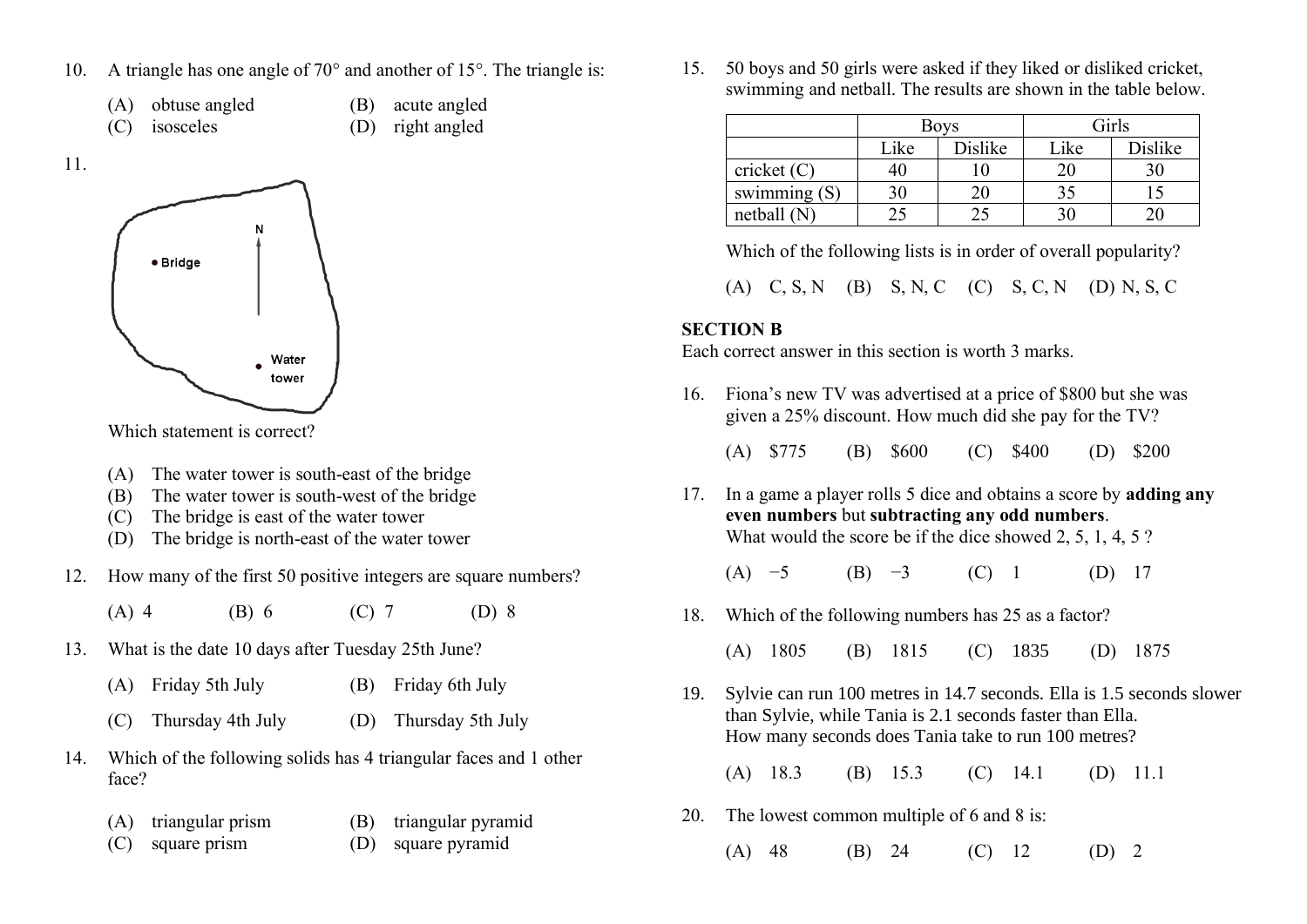- 21. Samantha is paid \$6.00 per hour for baby-sitting, with the time rounded to the nearest half hour. How much does she receive for baby-sitting from 4.50 pm to 9.10 pm?
	- (A) \$24 (B) \$26 (C) \$27 (D) \$30
- 22. The diagram shows 3 squares and an equilateral triangle meeting at a common vertex. What is the size of the shaded angle?



- (A)  $20^{\circ}$  (B)  $30^{\circ}$  (C)  $40^{\circ}$  (D)  $45^{\circ}$
- 23. James bought 3 shirts for \$8 each and 2 caps for \$10 each. He paid with a \$50 note. Which of the following correctly shows the amount of change that he received?

| (A) $50 - 3 \times 8 + 2 \times 10$                                         | (B) $50 - (3 \times 8 - 2 \times 10)$ |
|-----------------------------------------------------------------------------|---------------------------------------|
| (C) $50 - 3 \times (8 + 2) \times 10$ (D) $50 - (3 \times 8 + 2 \times 10)$ |                                       |

24. The teacher made a number pattern by thinking of a starting number then using the rule "double the previous number and add 1". The 4th number was 87. The starting number was:

| $(A)$ between 0 and 4 | (B) between 5 and 8 |  |
|-----------------------|---------------------|--|
|-----------------------|---------------------|--|

- (C) between 9 and 12 (D) greater than 12
- 25.  $2\frac{3}{4}$  $\frac{3}{4} + 1\frac{1}{2}$  $\frac{1}{2}$  =

(A) 
$$
4\frac{1}{4}
$$
 (B)  $3\frac{4}{6}$  (C)  $3\frac{1}{4}$  (D)  $1\frac{1}{4}$ 

#### **SECTION C**

Each correct answer in this section is worth 4 marks.

26. A farm has the shape of two rectangles joined as shown in the diagram, which is not drawn to scale. The diagram also shows the lengths, in metres, of some of the sides of the farm.



The perimeter of the farm, in kilometres, is:

- (A) 2 km (B) 2.4 km (C) 4 km (D) 4.8 km
- 27. After Grandma picked the apricots from her tree, she used half of them to make apricot jam. The next day she used one quarter of the remaining apricots to make

an apricot tart. After the tart was made there were 6 apricots remaining.

How many apricots did Grandma pick from the tree?

- (A) 24 (B) 16 (C) 12 (D) 8
- 28. Ravi has 50 cards which are numbered from 1 to 50. He shuffles the cards then turns the top card over so that its number is displayed. What is the probability that the number displayed is not divisible by 5 and is also not divisible by 8 ?

(A) 
$$
\frac{3}{10}
$$
 (B)  $\frac{8}{25}$  (C)  $\frac{17}{25}$  (D)  $\frac{7}{10}$